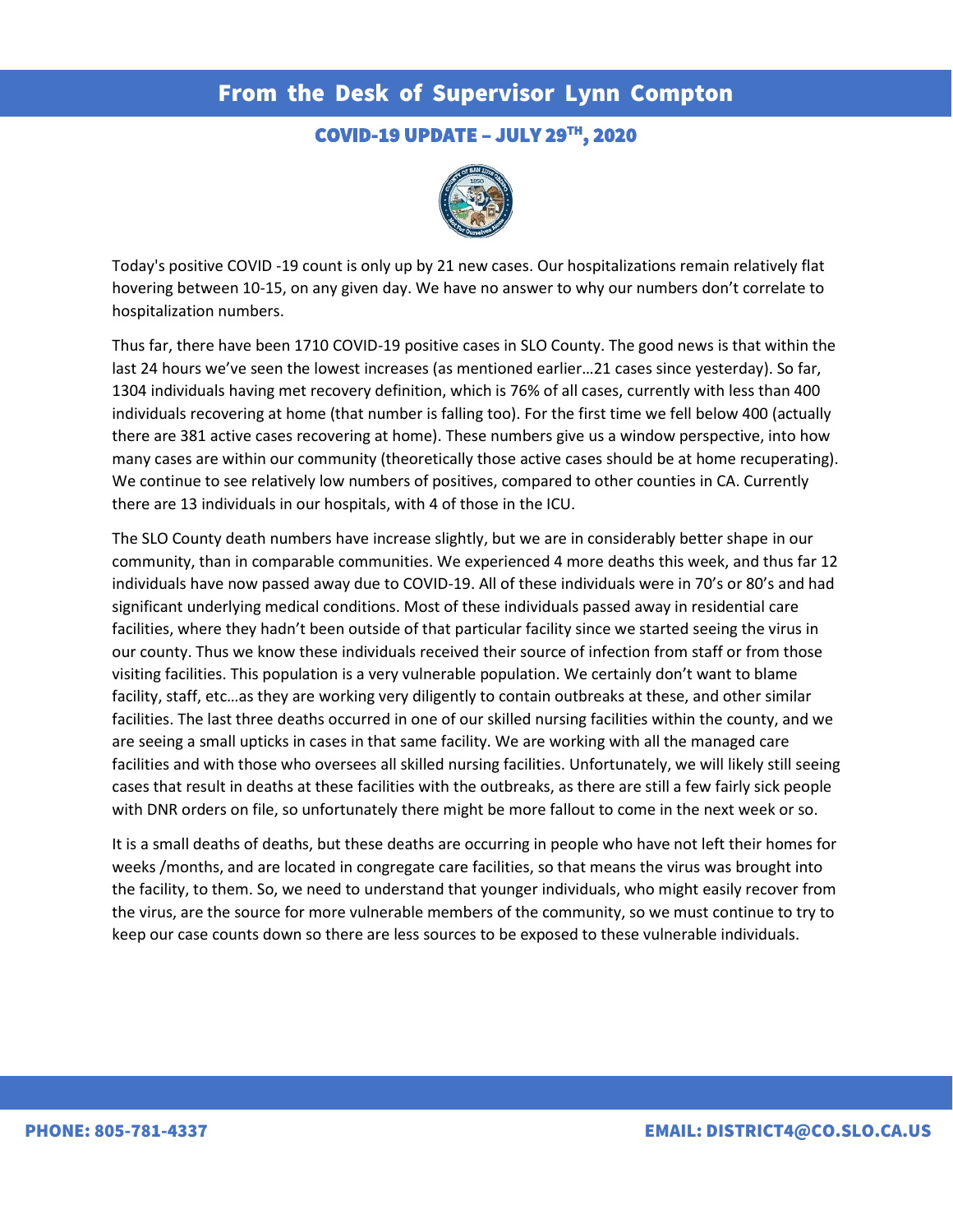# From the Desk of Supervisor Lynn Compton

### COVID-19 UPDATE – JULY 29TH, 2020



Testing – The turn-around time for testing results from our local testing labs has decreased, and we are now seeing a 4-5 day turn around time…this is likely due to the fact that we are still asking asymptomatic individuals who haven't been around a known positive case, not to get tested right now.

We still recommend exercising outdoors, recreating, go to beach, etc. If doing so, please stay within your family unit, keep apart from other units, physical distance, wear mask if going inside a business, etc. All the same things we have been preaching all along.

The main issue that Public Health Department has been working on – they rolled out today – and that is a pathway for schools, districts, private schools, etc. to request a waiver for in-person elementary school attendance. This waiver is only for elementary schools, per the state criteria.

At today's press briefing the Public Health Department indicated that they would be posting all the necessary documents on line for this waiver process (forms and process, instruction, frequently asked questions documents, etc). There have been a number of schools in the public and private sector that have requested such a waiver.

Many schools had already submitted their reopening plans before the state order came down, saying they can't open. With this new waiver process there is the potential option for in-person instruction for elementary schools, however, they will have to refine those plans as changes were made to the guidance (ex. mask wearing required for 3rd grade and up), and demonstrate how they will keep smaller groups of students together.

This disease/virus doesn't occur in our younger population as often, nor is it transmitted as easily from this population of younger students to adults. School districts might consider middle schools for additional space for these elementary students, as middle school students are not allowed to open under any conditions, according to the state…this move into the middle schools could possibly accommodate further distancing for those elementary schools who wish to open.

The process for schools and school districts to move forward, is again, to ask for a waiver. These schools can only open for in-person instruction if all required components are in place. There must be collaboration and consultation with parent groups, labor and community groups, etc.

Such schools must implement the school guidance in all of the parameters, and need write a school plans to demonstrate they have attended to all requirements (ex. mask wearing from 3rd grade up, staff/family education, distancing, health screening, training, etc. and other state guidance). They must also designate a "point of contact," between the Public Health department and that individual school. That person will be our "go-to" person if there are some cases that break within a school setting. We